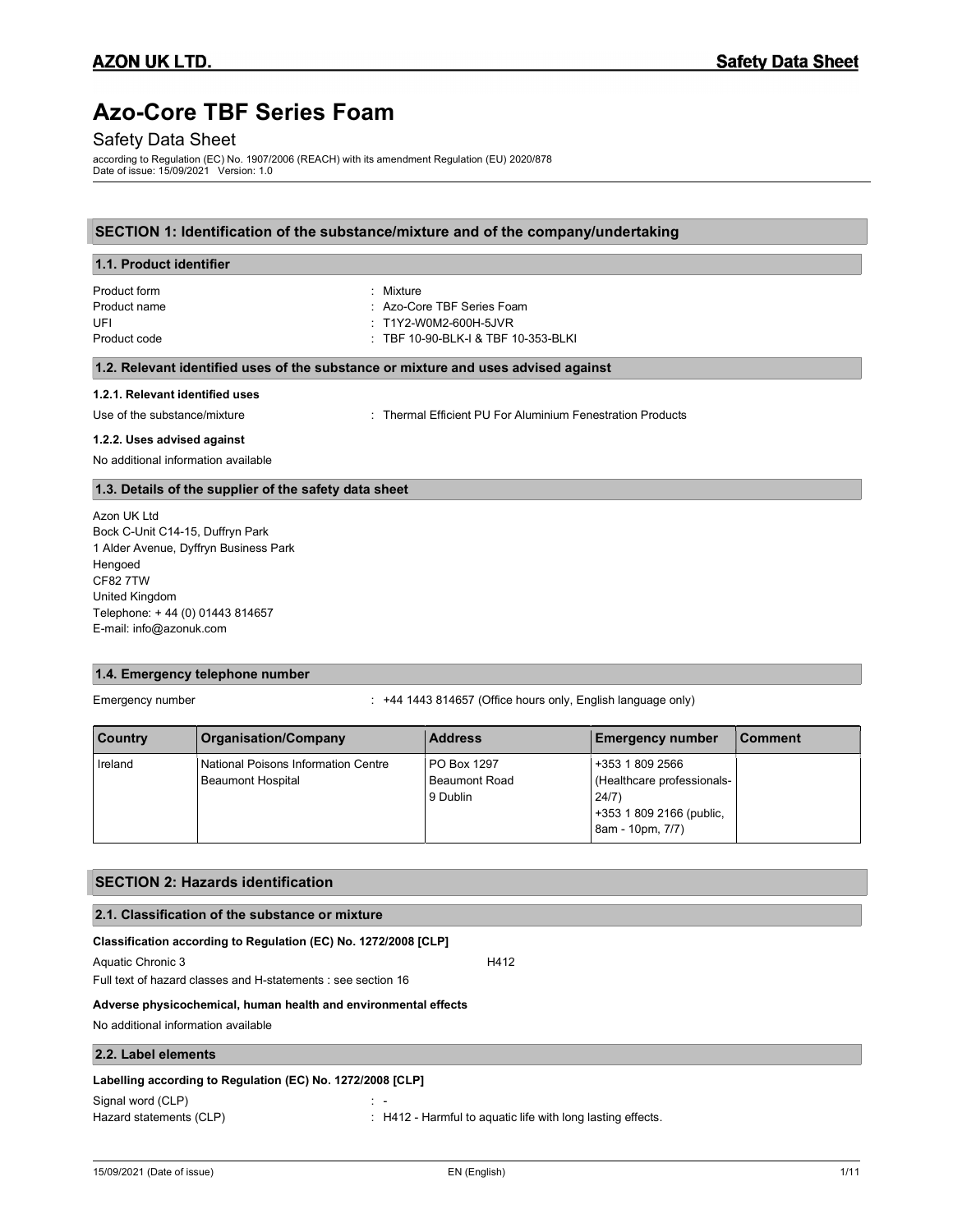# 2.3. Other hazards

Mixture does not contain substance (s) classified as PBT or vPvB in concentrations above 0,1%. Mixture does not contain substance (s) classified as PBT or vPvB in concentrations above 0,1%.

| <b>Component</b>                        |                                                                                                                                                 |  |
|-----------------------------------------|-------------------------------------------------------------------------------------------------------------------------------------------------|--|
| Octamethylcyclotetrasiloxane (556-67-2) | This substance meets the PBT criteria of REACH regulation, annex XIII<br>This substance meets the vPvB criteria of REACH regulation, annex XIII |  |

The mixture does not contain substance(s) included in the list established in accordance with Article 59(1) of REACH for having endocrine disrupting properties, or is not identified as having endocrine disrupting properties in accordance with the criteria set out in Commission Delegated Regulation (EU) 2017/2100 or Commission Regulation (EU) 2018/605

| <b>Component</b>                       |                                                                                                                                                                                                                                                                                                                                                      |
|----------------------------------------|------------------------------------------------------------------------------------------------------------------------------------------------------------------------------------------------------------------------------------------------------------------------------------------------------------------------------------------------------|
| Octamethylcyclotetrasiloxane(556-67-2) | The substance is not included in the list established in accordance with Article 59(1) of<br>REACH for having endocrine disrupting properties, or is not identified as having endocrine<br>disrupting properties in accordance with the criteria set out in Commission Delegated<br>Regulation (EU) 2017/2100 or Commission Regulation (EU) 2018/605 |

# SECTION 3: Composition/information on ingredients

# 3.1. Substances

## Not applicable

#### 3.2. Mixtures

| <b>Name</b>                                                                                                | <b>Product identifier</b>                                                                                     | $\frac{0}{0}$ | <b>Classification according to</b><br><b>Regulation (EC) No. 1272/2008</b><br>[CLP]                                                                                                                                                            |
|------------------------------------------------------------------------------------------------------------|---------------------------------------------------------------------------------------------------------------|---------------|------------------------------------------------------------------------------------------------------------------------------------------------------------------------------------------------------------------------------------------------|
| Diethylene glycol                                                                                          | CAS-No.: 111-46-6<br>EC No.: 203-872-2<br>EC index No.: 603-140-00-6<br>REACH-no: 01-2119457857-<br>$21-XXXX$ | $1 - 3$       | Acute Tox. 4 (Oral), H302 (ATE=500<br>mg/kg)                                                                                                                                                                                                   |
| Cyclohexyldimethylamine                                                                                    | CAS-No.: 98-94-2<br>EC No.: 202-715-5<br>REACH-no: 01-2119533030-<br>60xxxx                                   | $0.1 - 5.1$   | Flam. Liq. 3, H226<br>Acute Tox. 3 (Oral), H301 (ATE=272)<br>mg/kg)<br>Acute Tox. 3 (Dermal), H311 (ATE=380<br>mg/kg)<br>Acute Tox. 3 (Inhalation), H331 (ATE=3<br>mg/l)<br>Skin Corr. 1B, H314<br>Eye Dam. 1, H318<br>Aquatic Chronic 3, H412 |
| Octamethylcyclotetrasiloxane<br>substance listed as REACH Candidate<br>(Octamethylcyclotetrasiloxane (D4)) | CAS-No.: 556-67-2<br>EC No.: 209-136-7<br>EC index No.: 014-018-00-1                                          | < 0.1         | Flam. Liq. 3, H226<br>Repr. 2, H361f<br>Aquatic Chronic 1, H410 (M=10)                                                                                                                                                                         |

Full text of H- and EUH-statements: see section 16

| <b>SECTION 4: First aid measures</b>   |                                                                                                                                      |  |
|----------------------------------------|--------------------------------------------------------------------------------------------------------------------------------------|--|
| 4.1. Description of first aid measures |                                                                                                                                      |  |
| First-aid measures general             | : Never give anything by mouth to an unconscious person. If you feel unwell, seek medical<br>advice (show the label where possible). |  |
| First-aid measures after inhalation    | : Remove to fresh air, keep the patient warm and at rest. If symptoms develop, obtain<br>medical attention                           |  |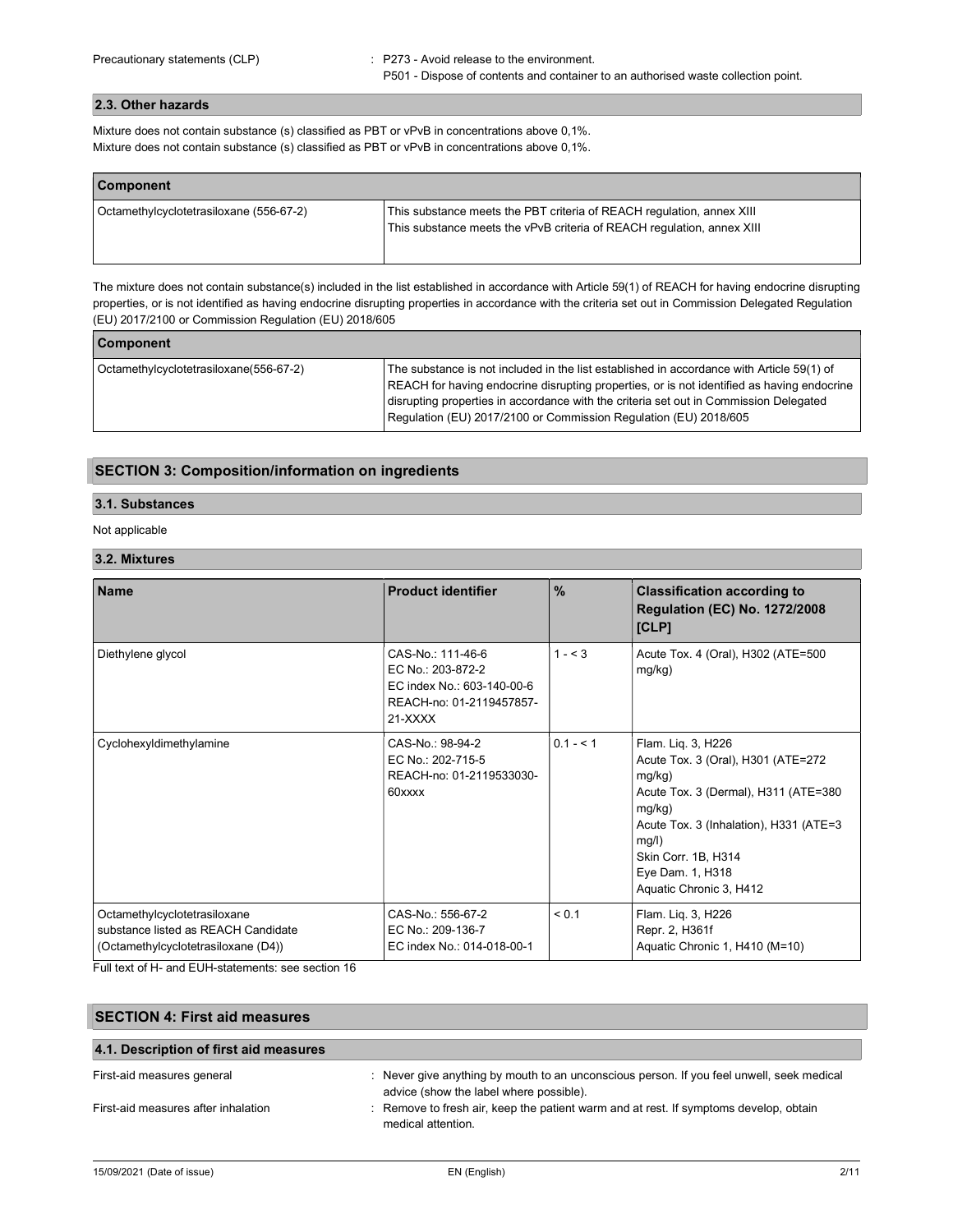| 4.2. Most important symptoms and effects, both acute and delayed |                                                                                                                                                                                    |  |
|------------------------------------------------------------------|------------------------------------------------------------------------------------------------------------------------------------------------------------------------------------|--|
| First-aid measures after ingestion                               | : Do NOT induce vomiting. Never give anything by mouth to an unconscious person. Rinse<br>mouth. Give 100 - 200 ml of water to drink. Obtain immediate medical attention.          |  |
|                                                                  | thoroughly washed with water. Remove contact lenses, if present and easy to do. Continue<br>rinsing. If eye irritation persists: Get medical advice/attention.                     |  |
| First-aid measures after eye contact                             | followed by warm water rinse. If skin irritation occurs: Get medical advice/attention.<br>: Rinse cautiously with water for several minutes. Ensure that folded skin of eyelids is |  |
| First-aid measures after skin contact                            | : Remove affected clothing and wash all exposed skin area with mild soap and water,                                                                                                |  |

| Symptoms/effects after skin contact | : May cause slight irritation to the skin. |
|-------------------------------------|--------------------------------------------|
| Symptoms/effects after eye contact  | : May cause slight irritation to eyes.     |
| Symptoms/effects after ingestion    | : Ingestion may cause discomfort.          |

# 4.3. Indication of any immediate medical attention and special treatment needed

Treat symptomatically.

| <b>SECTION 5: Firefighting measures</b>                        |                                                                                                                                                                                                                                                          |  |  |
|----------------------------------------------------------------|----------------------------------------------------------------------------------------------------------------------------------------------------------------------------------------------------------------------------------------------------------|--|--|
| 5.1. Extinguishing media                                       |                                                                                                                                                                                                                                                          |  |  |
| Suitable extinguishing media<br>Unsuitable extinguishing media | : Carbon dioxide. Dry chemical. For large fire: Water spray.<br>: Do not use water jet.                                                                                                                                                                  |  |  |
| 5.2. Special hazards arising from the substance or mixture     |                                                                                                                                                                                                                                                          |  |  |
| Fire hazard                                                    | : Not flammable. Will burn if heated.                                                                                                                                                                                                                    |  |  |
| Hazardous decomposition products in case of fire               | : Carbon monoxide. Carbon dioxide. Nitrogen oxides.                                                                                                                                                                                                      |  |  |
| 5.3. Advice for firefighters                                   |                                                                                                                                                                                                                                                          |  |  |
| Firefighting instructions                                      | : Cool closed containers exposed to fire with water spray. Exercise caution when fighting any<br>chemical fire. Prevent fire fighting water from entering the environment. Keep upwind. Move<br>containers from fire area if you can do it without risk. |  |  |
| Protection during firefighting                                 | : As in any fire, wear self-contained breathing apparatus and full protective gear.                                                                                                                                                                      |  |  |

| 6.1. Personal precautions, protective equipment and emergency procedures |                                                                                                                               |  |
|--------------------------------------------------------------------------|-------------------------------------------------------------------------------------------------------------------------------|--|
| 6.1.1. For non-emergency personnel                                       |                                                                                                                               |  |
| <b>Emergency procedures</b>                                              | : Ventilate area. Avoid inhalation of vapours. Avoid contact with eyes, skin and clothing.<br>Evacuate unnecessary personnel. |  |
| 6.1.2. For emergency responders                                          |                                                                                                                               |  |
| Protective equipment                                                     | : Use personal protective equipment as required. See Section 8.                                                               |  |
| Emergency procedures                                                     | : Ventilate area. Avoid inhalation of vapours. Avoid contact with eyes, skin and clothing.                                    |  |

Do not allow to enter drains or water courses. Notify authorities if product enters sewers or public waters.

| 6.3. Methods and material for containment and cleaning up |                                                                                                                                                                                  |  |
|-----------------------------------------------------------|----------------------------------------------------------------------------------------------------------------------------------------------------------------------------------|--|
| For containment<br>Methods for cleaning up                | : Stop leak, if possible without risk. Dam up the liquid spill.<br>: Absorb with earth, sand or other non-combustible material and transfer to containers for<br>later disposal. |  |
| 6.4. Reference to other sections                          |                                                                                                                                                                                  |  |

SECTION 8: Exposure controls/personal protection. SECTION 13: Disposal considerations.

| <b>SECTION 7: Handling and storage</b> |                                                                                                                                                        |  |
|----------------------------------------|--------------------------------------------------------------------------------------------------------------------------------------------------------|--|
| 7.1. Precautions for safe handling     |                                                                                                                                                        |  |
| Precautions for safe handling          | : Avoid contact with skin, eyes and clothing. Avoid inhalation of vapours. Provide good<br>ventilation in process area to prevent formation of vapour. |  |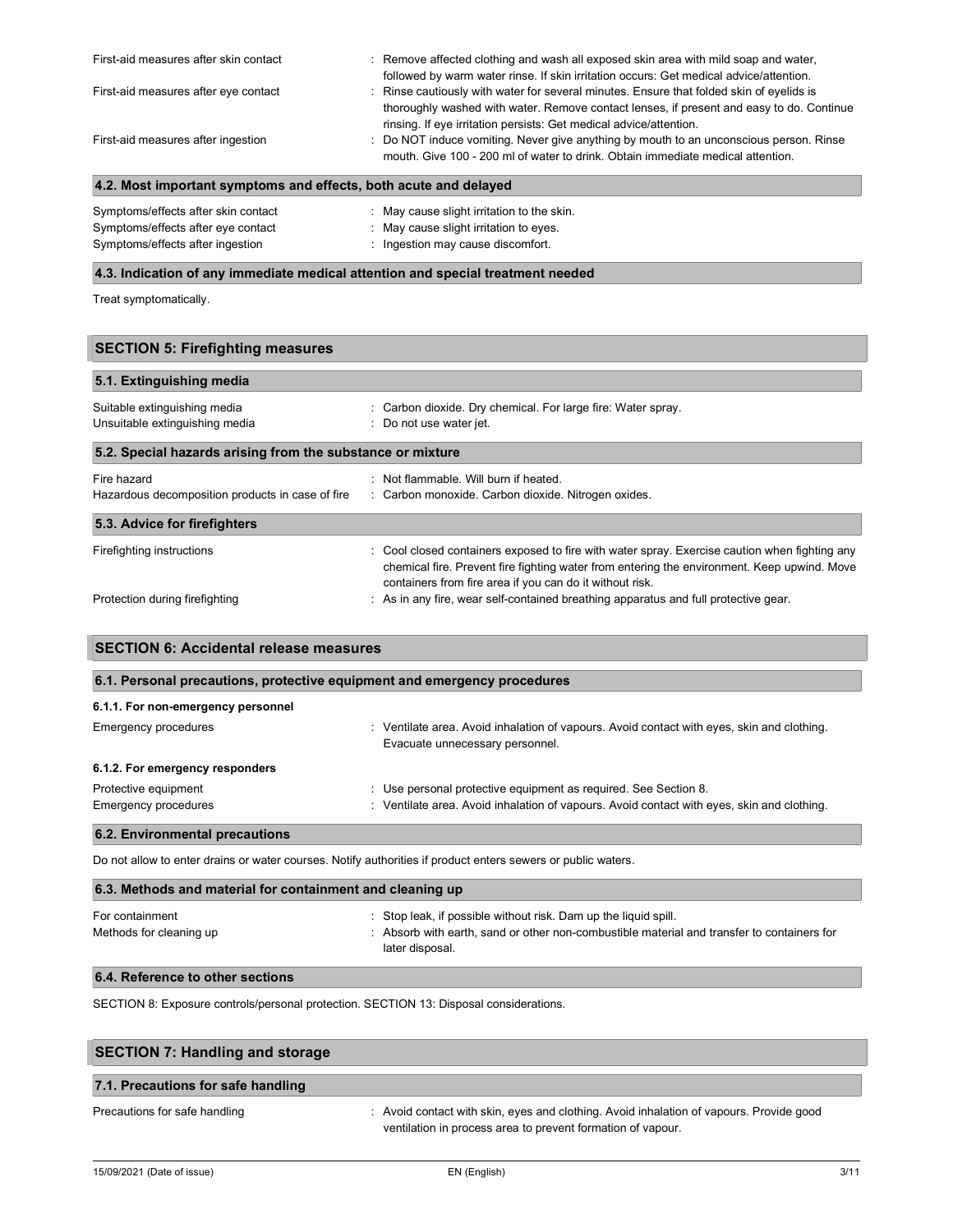Hygiene measures : Handle in accordance with good industrial hygiene and safety practice. Do not eat, drink or smoke when using this product. Wash hands and other exposed areas with mild soap and water before eating, drinking or smoking and when leaving work. Take off contaminated clothing and wash it before reuse.

| 7.2. Conditions for safe storage, including any incompatibilities |                                                                                                                                                                                                                                                                      |  |
|-------------------------------------------------------------------|----------------------------------------------------------------------------------------------------------------------------------------------------------------------------------------------------------------------------------------------------------------------|--|
| Storage conditions                                                | : Store tightly closed in a dry, cool and well-ventilated place. Special Sensitivity - Opened<br>containers should be protected with a dry air or nitrogen padding. A drierrite or silica gel<br>drying system on the vents can also be used. Protect from moisture. |  |
| Incompatible materials                                            | : Strong oxidising agents. Strong alkalis. Strong acids. Copper. Copper alloys. zinc. Avoid<br>unintented contact with Isocyanates.                                                                                                                                  |  |
| Storage temperature                                               | : $-18 - 30$ °C Do not exceed 49°C                                                                                                                                                                                                                                   |  |
| Canalis and usafel                                                |                                                                                                                                                                                                                                                                      |  |

#### 7.3. Specific end use(s)

Thermal Efficient PU For Aluminium Fenestration Products.

#### SECTION 8: Exposure controls/personal protection

#### 8.1. Control parameters

#### 8.1.1. National occupational exposure and biological limit values

| Diethylene glycol (111-46-6)                         |                                       |
|------------------------------------------------------|---------------------------------------|
| <b>Ireland - Occupational Exposure Limits</b>        |                                       |
| Local name                                           | Diethylene glycol                     |
| OEL (8 hours ref) (mg/m <sup>3</sup> )               | 100 mg/ $m3$                          |
| OEL TWA [2]                                          | 23 ppm                                |
| Regulatory reference                                 | Chemical Agents Code of Practice 2021 |
| <b>United Kingdom - Occupational Exposure Limits</b> |                                       |
| Local name                                           | 2,2'-Oxydiethanol                     |
| WEL TWA (mg/m <sup>3</sup> )                         | 101 mg/m <sup>3</sup>                 |
| WEL TWA (ppm)                                        | 23 ppm                                |
| Regulatory reference                                 | EH40/2005 (Fourth edition, 2020). HSE |

# 8.1.2. Recommended monitoring procedures

No additional information available

#### 8.1.3. Air contaminants formed

No additional information available

#### 8.1.4. DNEL and PNEC

No additional information available

#### 8.1.5. Control banding

No additional information available

#### 8.2. Exposure controls

#### 8.2.1. Appropriate engineering controls

#### Appropriate engineering controls:

Provide good ventilation in process area to prevent formation of vapour. Ensure exposure is below occupational exposure limits (where available). Local exhaust ventilation (LEV) may be required to control inhalation exposure.

#### 8.2.2. Personal protection equipment

#### Personal protective equipment:

Avoid all unnecessary exposure.

#### 8.2.2.1. Eye and face protection

#### Eye protection:

Wear safety glasses with side shields. Standard EN 166 - Personal eye-protection.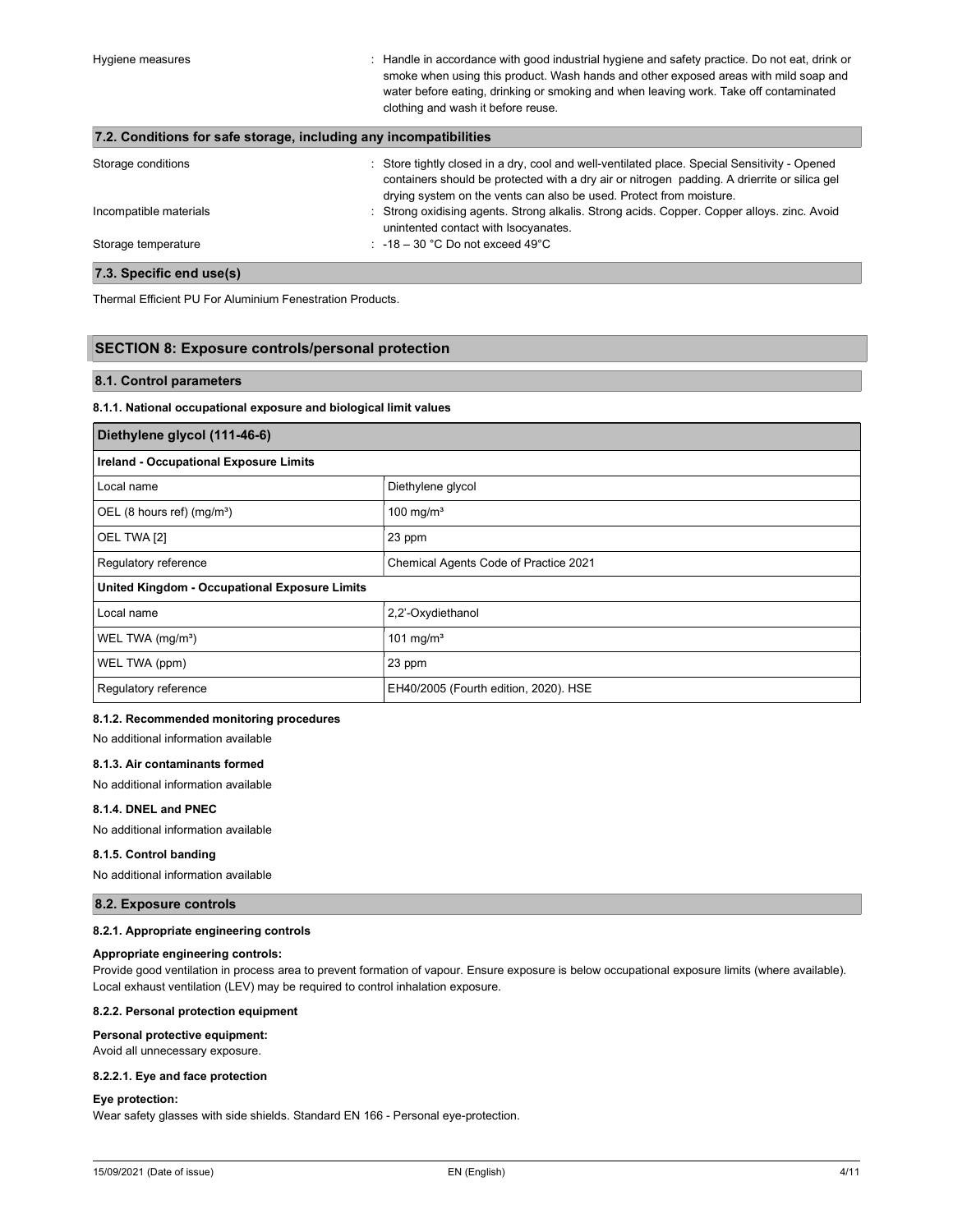#### 8.2.2.2. Skin protection

#### Skin and body protection:

Long-sleeved protective clothing

#### Hand protection:

Wear protective gloves if skin contact is possible. Standard EN 374 - Protective gloves against chemicals. The exact breakthrough time has to be found out by the manufacturer of the protective gloves and has to be observed. Gloves should be removed and replaced if there are any signs of degradation or breakthrough.

#### 8.2.2.3. Respiratory protection

#### Respiratory protection:

Not required for normal conditions of use. In case of insufficient ventilation, wear suitable respiratory equipment

#### 8.2.2.4. Thermal hazards

#### Thermal hazard protection:

Not required for normal conditions of use.

#### 8.2.3. Environmental exposure controls

#### Environmental exposure controls:

Avoid release to the environment. Contain any spills with dikes or absorbents to prevent migration and entry into sewers or streams.

#### Other information:

Do not eat, drink or smoke during use. Handle in accordance with good industrial hygiene and safety procedures.

# SECTION 9: Physical and chemical properties

## 9.1. Information on basic physical and chemical properties

| Liquid                                     |
|--------------------------------------------|
| Clear Red to Black.                        |
| $:$ Liquid.                                |
| $:$ slight.                                |
| : Not available                            |
| Not available                              |
| Not available                              |
| Not available                              |
| Not applicable                             |
| Not explosive.                             |
| Not oxidising.                             |
| Not available                              |
| : Not available                            |
| : Not available                            |
| $:$ < 93.9 °C (closed cup)                 |
| Not available                              |
| Not available                              |
| Not available                              |
| : Not available                            |
| : In water, material is partially soluble. |
| Water: Slightly miscible                   |
| Not available                              |
| $< 0.1$ mm Hg (25 $^{\circ}$ C)            |
| Not available                              |
| Not available                              |
| Not available                              |
| Not available                              |
| Not applicable                             |
| Not applicable                             |
| : Not applicable                           |
| : Not applicable                           |
| Not applicable                             |
| Not applicable                             |
| Not applicable                             |
| Not applicable                             |
|                                            |

### 9.2. Other information

#### 9.2.1. Information with regard to physical hazard classes

No additional information available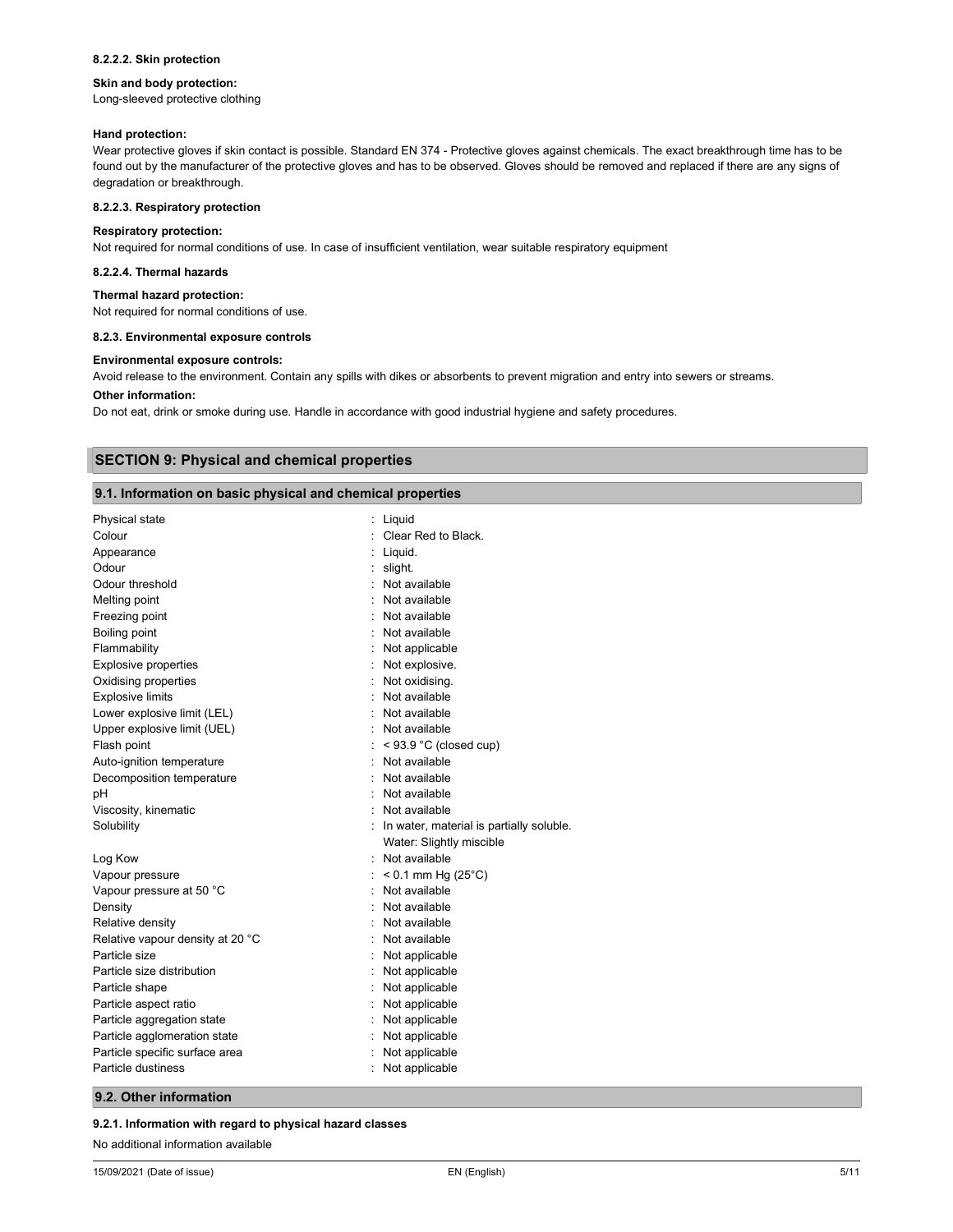Bulk density : 8.96 lb/gal

# SECTION 10: Stability and reactivity

# 10.1. Reactivity

Stable under recommended handling and storage conditions (see section 7).

### 10.2. Chemical stability

Stable under recommended handling and storage conditions (see section 7).

# 10.3. Possibility of hazardous reactions

None known.

#### 10.4. Conditions to avoid

High temperature. Protect from moisture.

## 10.5. Incompatible materials

Strong oxidising agents. Strong alkalis. Strong acids.

# 10.6. Hazardous decomposition products

Carbon monoxide. Carbon dioxide. Nitrogen oxides.

# SECTION 11: Toxicological information

| 11.1. Information on hazard classes as defined in Regulation (EC) No 1272/2008                                  |                                                                                                                                                                          |  |
|-----------------------------------------------------------------------------------------------------------------|--------------------------------------------------------------------------------------------------------------------------------------------------------------------------|--|
| Acute toxicity (oral)<br>Acute toxicity (dermal)<br>Acute toxicity (inhalation)<br>Additional information       | Not classified<br>Not classified<br>Not classified<br>Based on available data, the classification criteria are not met                                                   |  |
| Diethylene glycol (111-46-6)                                                                                    |                                                                                                                                                                          |  |
| LD50 dermal, rabbit                                                                                             | 13300 mg/kg                                                                                                                                                              |  |
| LC50 inhalation, rat (mg/l)                                                                                     | > 4.6 mg/l - 4 Hours (aerosol)                                                                                                                                           |  |
| Octamethylcyclotetrasiloxane (556-67-2)                                                                         |                                                                                                                                                                          |  |
| LD50 oral, rat                                                                                                  | > 4800 mg/kg                                                                                                                                                             |  |
| LD50 dermal, rat                                                                                                | $> 2.5$ ml/kg                                                                                                                                                            |  |
| LC50 inhalation, rat (mg/l)                                                                                     | 36 mg/l - 4 Hours                                                                                                                                                        |  |
| Cyclohexyldimethylamine (98-94-2)                                                                               |                                                                                                                                                                          |  |
| LD50 oral, rat                                                                                                  | 272 - 289 mg/kg                                                                                                                                                          |  |
| LD50 dermal, rat                                                                                                | 380 mg/kg                                                                                                                                                                |  |
| LC50 inhalation, rat (mg/l)                                                                                     | $1.7 - 5.8$ mg/l - 6 Hours                                                                                                                                               |  |
| Skin corrosion/irritation<br>Additional information<br>Serious eye damage/irritation<br>Additional information  | Not classified<br>Based on available data, the classification criteria are not met<br>Not classified<br>Based on available data, the classification criteria are not met |  |
| Respiratory or skin sensitisation<br>Additional information<br>Germ cell mutagenicity<br>Additional information | Not classified<br>Based on available data, the classification criteria are not met<br>Not classified<br>Based on available data, the classification criteria are not met |  |
| Carcinogenicity<br>Additional information<br>Reproductive toxicity<br>Additional information                    | Not classified<br>Based on available data, the classification criteria are not met<br>Not classified<br>Based on available data, the classification criteria are not met |  |
| STOT-single exposure<br>Additional information                                                                  | Not classified<br>Based on available data, the classification criteria are not met                                                                                       |  |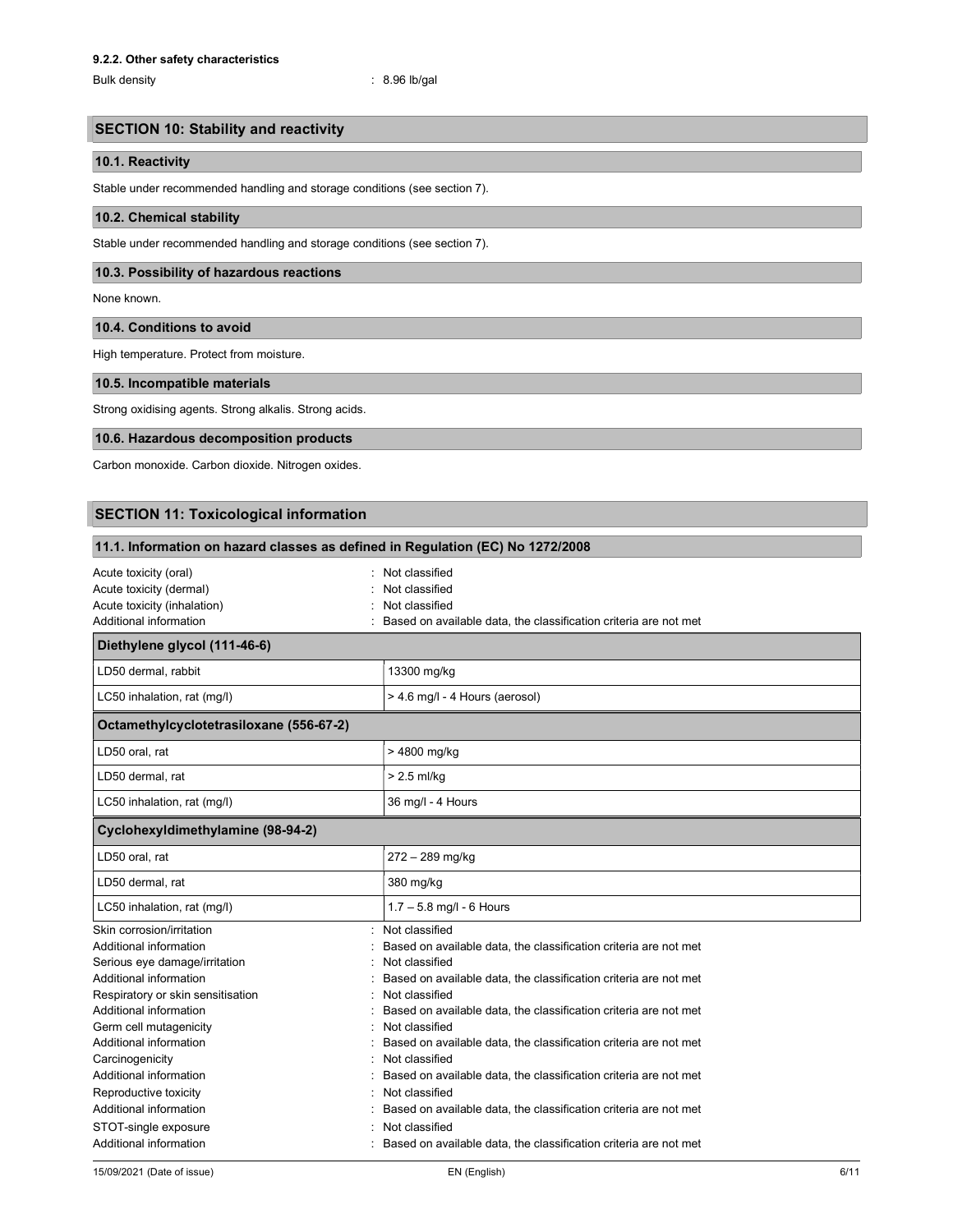| STOT-repeated exposure<br>Additional information<br>Aspiration hazard<br>Additional information                | Not classified<br>Based on available data, the classification criteria are not met<br>Not classified<br>٠<br>Based on available data, the classification criteria are not met |
|----------------------------------------------------------------------------------------------------------------|-------------------------------------------------------------------------------------------------------------------------------------------------------------------------------|
| 11.2. Information on other hazards                                                                             |                                                                                                                                                                               |
| 11.2.1. Endocrine disrupting properties<br>Adverse health effects caused by endocrine<br>disrupting properties | : No additional information available                                                                                                                                         |

11.2.2. Other information

Potential adverse human health effects and symptoms : May cause slight irritation to the skin, May cause slight irritation to eyes, Ingestion may cause discomfort.

# SECTION 12: Ecological information

# 12.1. Toxicity

| Hazardous to the aquatic environment, short-term | Not classified                                       |
|--------------------------------------------------|------------------------------------------------------|
| (acute)                                          |                                                      |
| Hazardous to the aguatic environment. long-term  | : Harmful to aguatic life with long lasting effects. |
| (chronic)                                        |                                                      |

| Diethylene glycol (111-46-6)            |                                                       |  |
|-----------------------------------------|-------------------------------------------------------|--|
| LC50 fish                               | 75200 mg/l - 96 Hours (Pimephales promelas)           |  |
| EC50 Daphnia                            | > 10000 mg/l - 24 Hours (Daphnia magna)               |  |
| Octamethylcyclotetrasiloxane (556-67-2) |                                                       |  |
| EC50 Daphnia                            | > 15 µg/l -48 Hours (Daphina magna)                   |  |
| EC50 72h - Algae [1]                    | > 22 µg/L -72 Hours (Pseudokirchneriella subcapitata) |  |
| NOEC chronic fish                       | $\geq$ 4.4 µg/L -93 days (Oncorhynchus mykiss)        |  |
| NOEC chronic crustacea                  | > 15 µg/L (Daphina magna)                             |  |
| Cyclohexyldimethylamine (98-94-2)       |                                                       |  |
| LC50 fish                               | 31.58 mg/l - 96 Hours (Leuciscus idus L)              |  |
| EC50 Daphnia                            | 75 mg/l -48 Hours, (Daphnia magna)                    |  |

# 12.2. Persistence and degradability

| <b>Azo-Core TBF Series Foam</b>         |                           |  |
|-----------------------------------------|---------------------------|--|
| Persistence and degradability           | No information available. |  |
| Octamethylcyclotetrasiloxane (556-67-2) |                           |  |
| Persistence and degradability           | Readily biodegradable.    |  |
| Cyclohexyldimethylamine (98-94-2)       |                           |  |
| Persistence and degradability           | Readily biodegradable.    |  |
| 12.3. Bioaccumulative potential         |                           |  |
| <b>Azo-Core TBF Series Foam</b>         |                           |  |
| Bioaccumulative potential               | No information available. |  |
| Diethylene glycol (111-46-6)            |                           |  |
| Log Pow                                 | $-1.98$                   |  |
| Octamethylcyclotetrasiloxane (556-67-2) |                           |  |

BCF - Fish [1] **12400 I/kg -28 days (Pimephales promelas)** 

Log Pow  $\approx 6.98$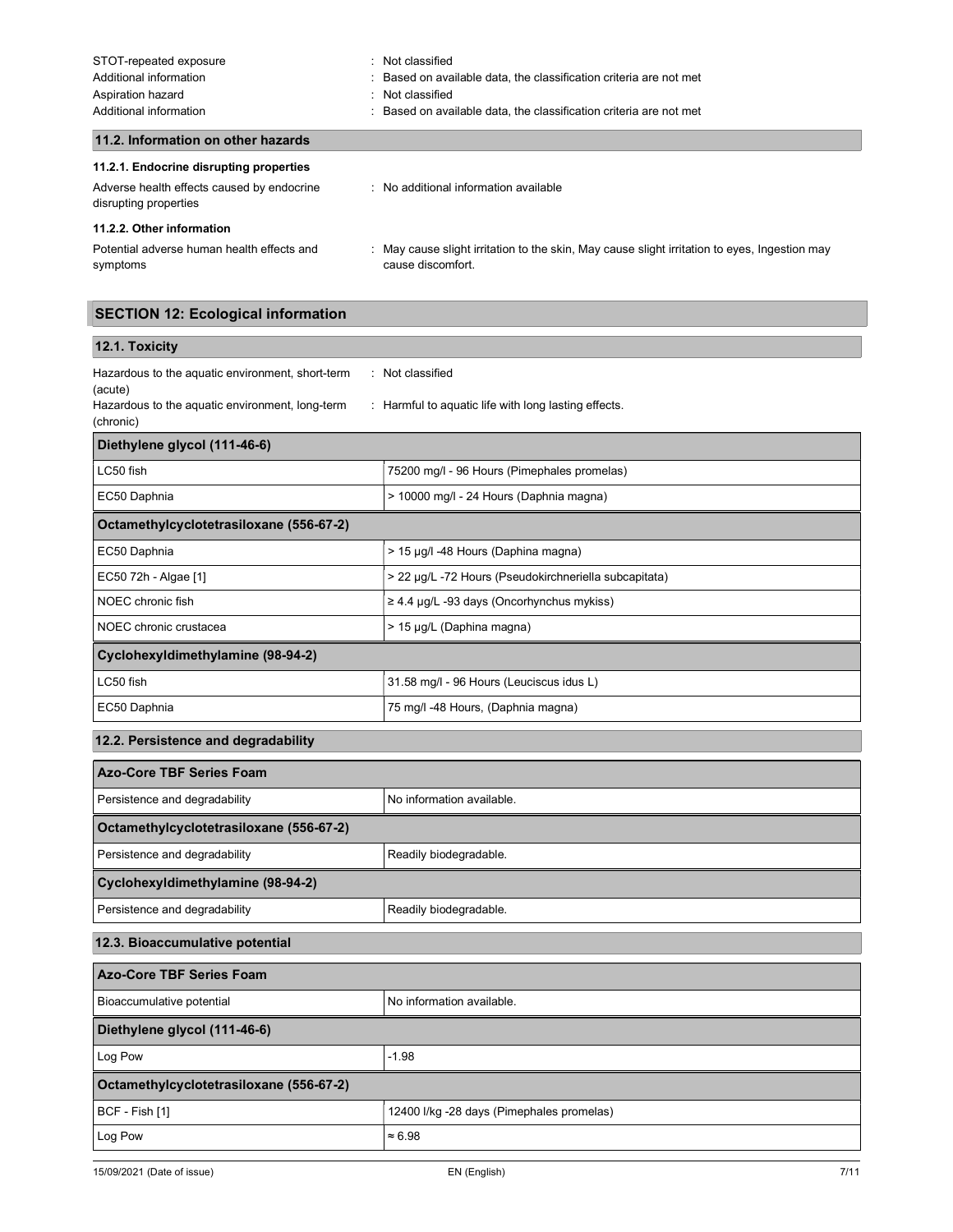| Cyclohexyldimethylamine (98-94-2)                                                              |                                                                                                                                                 |  |
|------------------------------------------------------------------------------------------------|-------------------------------------------------------------------------------------------------------------------------------------------------|--|
| BCF - Fish [1]                                                                                 | $19.84 - 35.66$ (calculated value)                                                                                                              |  |
| Log Pow                                                                                        | 2.31                                                                                                                                            |  |
| 12.4. Mobility in soil                                                                         |                                                                                                                                                 |  |
| <b>Azo-Core TBF Series Foam</b>                                                                |                                                                                                                                                 |  |
| Ecology - soil                                                                                 | No information available.                                                                                                                       |  |
| Diethylene glycol (111-46-6)                                                                   |                                                                                                                                                 |  |
| Log Koc                                                                                        | 0                                                                                                                                               |  |
| Octamethylcyclotetrasiloxane (556-67-2)                                                        |                                                                                                                                                 |  |
| Log Koc                                                                                        | $\approx 4.22$                                                                                                                                  |  |
| Cyclohexyldimethylamine (98-94-2)                                                              |                                                                                                                                                 |  |
| Log Koc                                                                                        | 1.84 (QSAR)                                                                                                                                     |  |
| 12.5. Results of PBT and vPvB assessment                                                       |                                                                                                                                                 |  |
| <b>Azo-Core TBF Series Foam</b>                                                                |                                                                                                                                                 |  |
| Mixture does not contain substance (s) classified as PBT or vPvB in concentrations above 0,1%. |                                                                                                                                                 |  |
| Mixture does not contain substance (s) classified as PBT or vPvB in concentrations above 0,1%. |                                                                                                                                                 |  |
| Component                                                                                      |                                                                                                                                                 |  |
| Octamethylcyclotetrasiloxane (556-67-2)                                                        | This substance meets the PBT criteria of REACH regulation, annex XIII<br>This substance meets the vPvB criteria of REACH regulation, annex XIII |  |
| 12.6. Endocrine disrupting properties                                                          |                                                                                                                                                 |  |
| No additional information available                                                            |                                                                                                                                                 |  |
| 12.7. Other adverse effects                                                                    |                                                                                                                                                 |  |

No additional information available

| <b>SECTION 13: Disposal considerations</b><br>13.1. Waste treatment methods |                                     |  |
|-----------------------------------------------------------------------------|-------------------------------------|--|
|                                                                             |                                     |  |
| Ecology - waste materials                                                   | : Avoid release to the environment. |  |

# SECTION 14: Transport information

| In accordance with ADR / IMDG / IATA |                     |  |
|--------------------------------------|---------------------|--|
| 14.1. UN number or ID number         |                     |  |
| UN-No. (ADR)                         | : Not regulated     |  |
| UN-No. (IMDG)                        | : Not regulated     |  |
| UN-No. (IATA)                        | Not regulated<br>÷. |  |
| 14.2. UN proper shipping name        |                     |  |
| Proper Shipping Name                 | : Not regulated     |  |
| Proper Shipping Name (IMDG)          | : Not regulated     |  |
| Proper Shipping Name (IATA)          | : Not regulated     |  |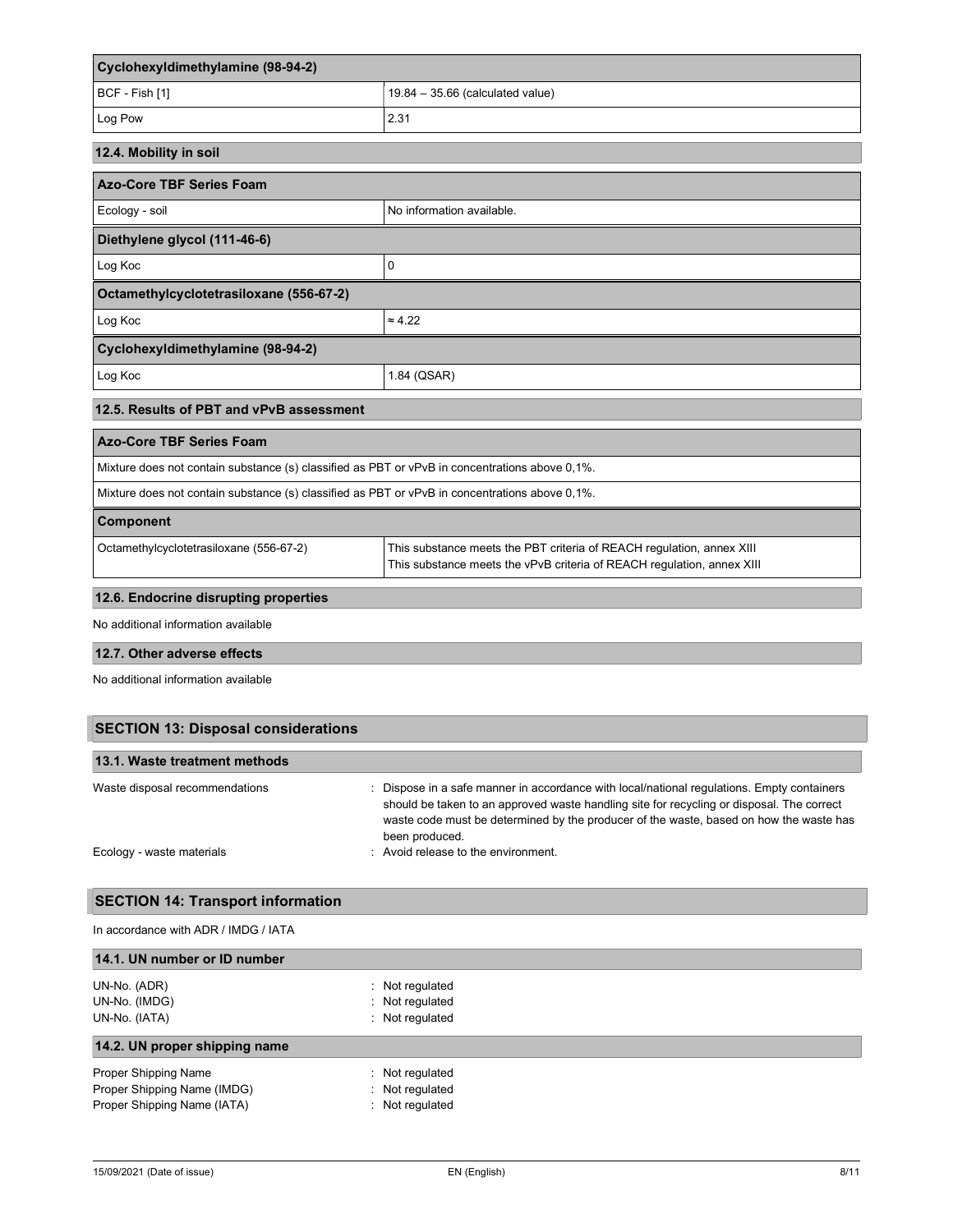| 14.3. Transport hazard class(es)   |                                          |
|------------------------------------|------------------------------------------|
| <b>ADR</b>                         |                                          |
| Transport hazard class(es) (ADR)   | : Not regulated                          |
| <b>IMDG</b>                        |                                          |
| Transport hazard class(es) (IMDG)  | : Not regulated                          |
| <b>IATA</b>                        |                                          |
| Transport hazard class(es) (IATA)  | : Not regulated                          |
| 14.4. Packing group                |                                          |
| Packing group                      | : Not regulated                          |
| Packing group (IMDG)               | : Not regulated                          |
| Packing group (IATA)               | : Not regulated                          |
| 14.5. Environmental hazards        |                                          |
| Dangerous for the environment      | : No                                     |
| Marine pollutant                   | : No                                     |
| Other information                  | : No supplementary information available |
| 14.6. Special precautions for user |                                          |
|                                    |                                          |

# Overland transport

Not regulated

# Transport by sea

Not regulated

# Air transport

Not regulated

# 14.7. Maritime transport in bulk according to IMO instruments

Not applicable

# SECTION 15: Regulatory information

# 15.1. Safety, health and environmental regulations/legislation specific for the substance or mixture

## 15.1.1. EU-Regulations

| <b>EU restriction list (REACH Annex XVII)</b> |                                                                                                       |                                                                                                                                                                                                                                                                                                                            |  |
|-----------------------------------------------|-------------------------------------------------------------------------------------------------------|----------------------------------------------------------------------------------------------------------------------------------------------------------------------------------------------------------------------------------------------------------------------------------------------------------------------------|--|
| Reference code                                | Applicable on                                                                                         | Entry title or description                                                                                                                                                                                                                                                                                                 |  |
| 3.                                            | Azo-Core TBF Series<br>Foam :<br>Octamethylcyclotetrasilox<br>ane $\colon$<br>Cyclohexyldimethylamine | Liquid substances or mixtures which are regarded as dangerous in accordance with<br>Directive 1999/45/EC or are fulfilling the criteria for any of the following hazard classes or<br>categories set out in Annex I to Regulation (EC) No 1272/2008                                                                        |  |
| 3(a)                                          | Octamethylcyclotetrasilox<br>ane:<br>Cyclohexyldimethylamine                                          | Substances or mixtures fulfilling the criteria for any of the following hazard classes or<br>categories set out in Annex I to Regulation (EC) No 1272/2008: Hazard classes 2.1 to 2.4,<br>2.6 and 2.7, 2.8 types A and B, 2.9, 2.10, 2.12, 2.13 categories 1 and 2, 2.14 categories 1<br>and 2, 2.15 types A to $F$        |  |
| 3(b)                                          | Octamethylcyclotetrasilox<br>ane; Diethylene glycol;<br>Cyclohexyldimethylamine                       | Substances or mixtures fulfilling the criteria for any of the following hazard classes or<br>categories set out in Annex I to Regulation (EC) No 1272/2008: Hazard classes 3.1 to 3.6,<br>3.7 adverse effects on sexual function and fertility or on development, 3.8 effects other<br>than narcotic effects, 3.9 and 3.10 |  |
| 3(c)                                          | Azo-Core TBF Series<br>Foam;<br>Octamethylcyclotetrasilox<br>ane $\colon$<br>Cyclohexyldimethylamine  | Substances or mixtures fulfilling the criteria for any of the following hazard classes or<br>categories set out in Annex I to Regulation (EC) No 1272/2008: Hazard class 4.1                                                                                                                                               |  |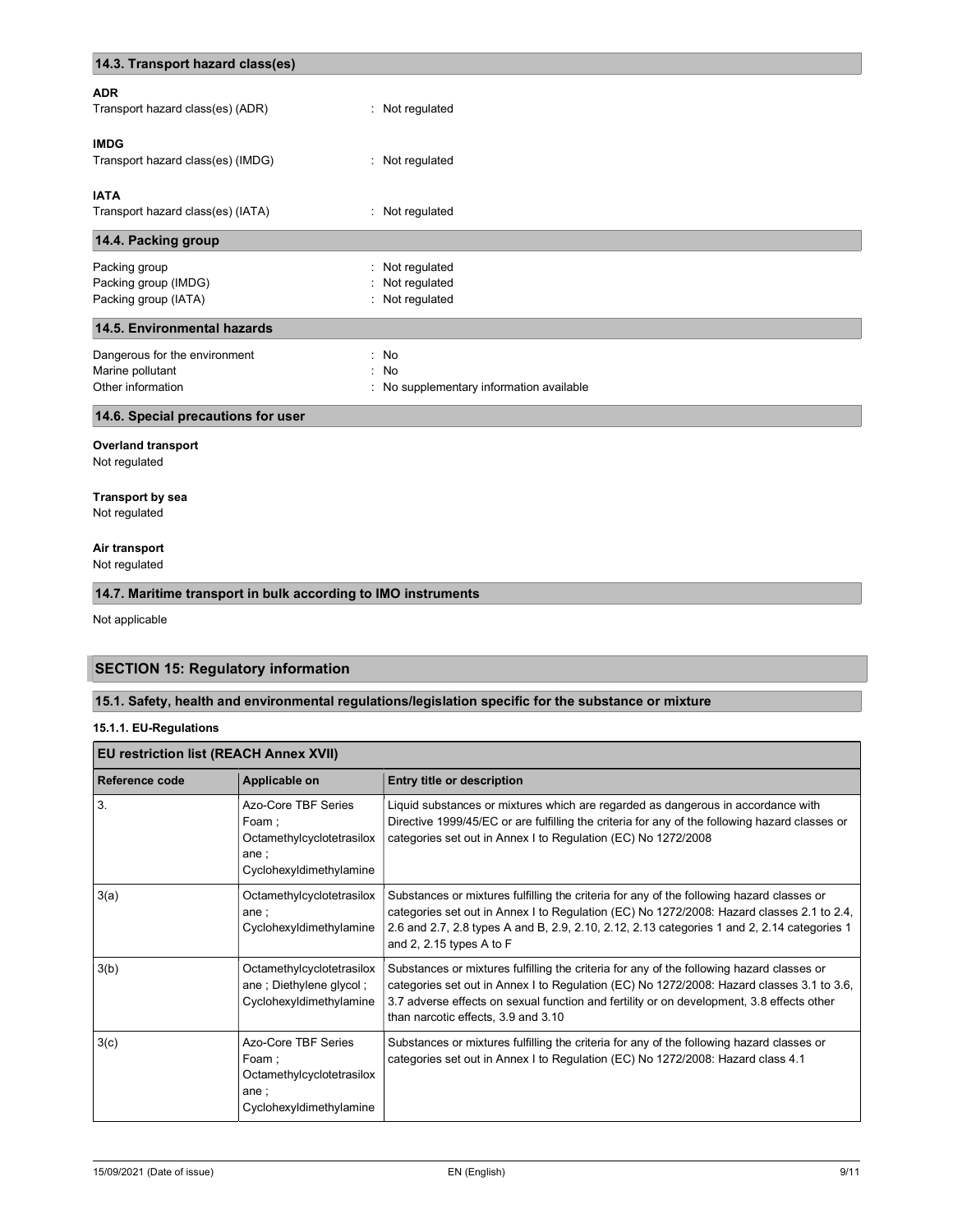| <b>EU restriction list (REACH Annex XVII)</b> |                                                               |                                                                                                                                                                                                                                                                                                                                                                                                                |  |
|-----------------------------------------------|---------------------------------------------------------------|----------------------------------------------------------------------------------------------------------------------------------------------------------------------------------------------------------------------------------------------------------------------------------------------------------------------------------------------------------------------------------------------------------------|--|
| Reference code                                | Applicable on                                                 | <b>Entry title or description</b>                                                                                                                                                                                                                                                                                                                                                                              |  |
| 40.                                           | Octamethylcyclotetrasilox<br>ane ;<br>Cyclohexyldimethylamine | Substances classified as flammable gases category 1 or 2, flammable liquids categories 1,<br>2 or 3, flammable solids category 1 or 2, substances and mixtures which, in contact with<br>water, emit flammable gases, category 1, 2 or 3, pyrophoric liquids category 1 or<br>pyrophoric solids category 1, regardless of whether they appear in Part 3 of Annex VI to<br>Regulation (EC) No 1272/2008 or not. |  |
| 70.                                           | Octamethylcyclotetrasilox<br>ane                              | Octamethylcyclotetrasiloxane (D4); Decamethylcyclopentasiloxane (D5)                                                                                                                                                                                                                                                                                                                                           |  |

Contains no substance on the REACH candidate list ≥ 0,1 % / SCL

Contains no REACH Annex XIV substances

Contains no substance subject to Regulation (EU) No 649/2012 of the European Parliament and of the Council of 4 July 2012 concerning the export and import of hazardous chemicals.

Contains no substance subject to Regulation (EU) No 2019/1021 of the European Parliament and of the Council of 20 June 2019 on persistent organic pollutants

# 15.1.2. National regulations

No additional information available

## 15.2. Chemical safety assessment

No chemical safety assessment has been carried out

# SECTION 16: Other information

| Abbreviations and acronyms                                                                              |  |  |
|---------------------------------------------------------------------------------------------------------|--|--|
| ADR (Accord européen relatif au transport international des marchandises Dangereuses par Route)         |  |  |
| BCF (Bioconcentration factor)                                                                           |  |  |
| CAS (Chemical Abstracts Service) number                                                                 |  |  |
| CLP (Classification, Labeling and Packaging)                                                            |  |  |
| DNEL (Derived No Effect Level)                                                                          |  |  |
| EC (European Community)                                                                                 |  |  |
| EC50 (Effective Concentration 50%)                                                                      |  |  |
| EN (European Norm)                                                                                      |  |  |
| IARC (International Agency for Research on Cancer)                                                      |  |  |
| IATA (International Air Transport Association)                                                          |  |  |
| IBC (Intermediate Bulk Container)                                                                       |  |  |
| IMDG (International Maritime Dangerous Goods Code)                                                      |  |  |
| <b>IOELV</b> (Indicative Occupational Exposure Limit)                                                   |  |  |
| Koc (Soil adsorption coefficient)                                                                       |  |  |
| LC50 (Lethal Concentration 50%)                                                                         |  |  |
| LD50 (Lethal Dose 50%)                                                                                  |  |  |
| OECD (Organisation for Economic Co-operation and Development)                                           |  |  |
| OEL (Occupational exposure limit)                                                                       |  |  |
| NOEC (No Observed Effect Concentration)                                                                 |  |  |
| PBT (Persistent, Bioaccumulative and Toxic)                                                             |  |  |
| PNEC (Predicted No Effect Concentration)                                                                |  |  |
| QSAR (Quantitative Structure-Activity Relationship)                                                     |  |  |
| REACH (Registration, Evaluation and Authorisation of CHemicals)                                         |  |  |
| SCOEL (Scientific Committee on Occupational Exposure Limits)                                            |  |  |
| STEL (Short Term Exposure Limit)                                                                        |  |  |
| STP (Sewage treatment plant)                                                                            |  |  |
| TWA (Time Weighted Average)                                                                             |  |  |
| UNxxxx (Number assigned by the United Nations Committee of Experts on the Transport of Dangerous Goods) |  |  |
| UVCB (Unknown or Variable composition, Complex reaction products or Biological materials)               |  |  |
| vPvB (very Persistent and very Bioaccumulative)                                                         |  |  |
| WAF (Water Accommodated Fraction)                                                                       |  |  |

Data sources **State State State State State State State State State State State State State State State State State State State State State State State State State State State State State State State State State State Stat** COUNCIL of 16 December 2008 on classification, labelling and packaging of substances and mixtures, amending and repealing Directives 67/548/EEC and 1999/45/EC, and amending Regulation (EC) No 1907/2006.